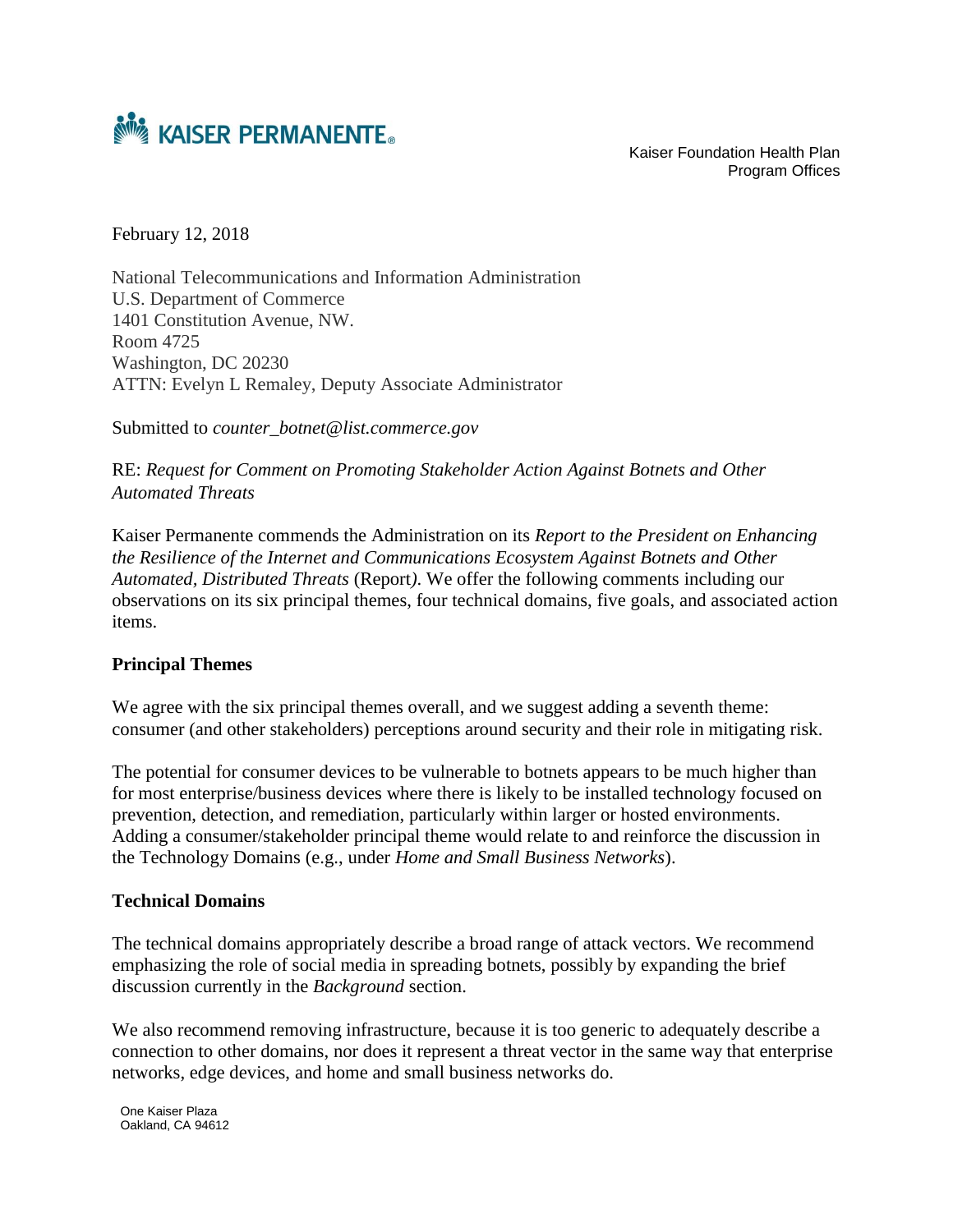The definition of edge devices should be expanded to include devices "that operate outside of a corporate location or Data Center, and close to where data sources exist."

# **Policy Domains**

We appreciate the existing policy domains and recommend adding a policy domain for configuration management. This would include secure configurations for hardware and software, and patch management. Explicitly identifying these activities would impose corresponding responsibilities to perform these activities as part of system/device security hygiene.

# **Current Status of the Ecosystem and Vision for the Future**

Embedded in the narrative are several ways to protect against botnets (e.g., web-filtering services; changing browsers and/or operating systems; disabling scripts; using intrusion detection systems/intrusion prevention systems (IDS/IPS); protecting against user-generated context; deploying remediation tools as well as disabling noncritical software features; implementing hardware roots of trust; trusted execution technologies). Though unlikely to be included in the current version of the Report, we recommend that future guidance on botnet resilience should include an anthology of appropriate controls by theme and/or domain.

Kaiser Permanente strongly supports integration of the NIST Cybersecurity Framework (CSF) into federally-generated guidance; for example, in the *Vision for Enterprise Networks*. We recommend, however, providing the Report footnotes in a reference section regardless of technical domain. As an extension to that compendium of references, it would be beneficial to add technical guidance on some of the technology components and/or solutions (e.g., Regional Internet Register (RIR), Border Gateway Protocol (BGP), IPv4 vs. IPv6, and DNS resolvers), and to explain why these would be appropriate remediation actions.

## **Goals and Actions**

# **Goal #1: Identify a clear pathway toward an adaptable, sustainable, and secure technology marketplace**

We support establishing baseline security profiles, not limited to Internet of Things (IoT) devices and industrial applications. The developers of applications such as content sharing platforms, Enterprise File Synchronization and Sharing (EFSS) platforms, and common applications (e.g., email, social media, mobile applications), should also be responsible for developing secure hardware and software profiles that mitigate attacks. Thus, we recommend establishing more comprehensive baseline security profiles that apply to developers of applications as well as underlying hardware platforms.

We support the adoption and use of international standards. Given the lifecycle of most Standards Development Organizations (SDOs), Kaiser Permanente encourages partnerships with SDOs that use agile development methodologies instead of the linear, waterfall-style multi-year development cycle employed by the many SDOs. We also recommend greater involvement by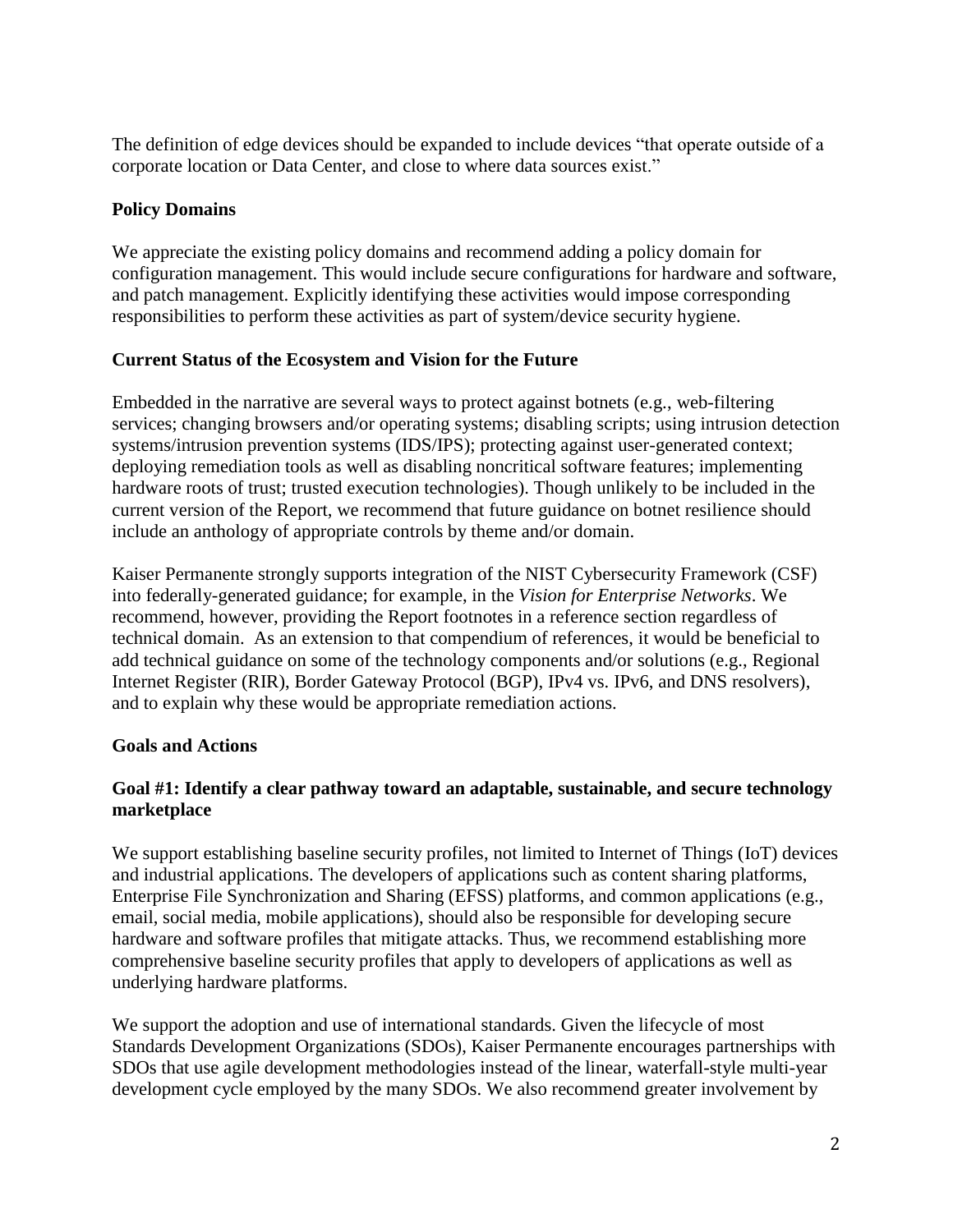NIST in U.S. standards development to help ensure that the standards developed are open standards that are readily available.

Kaiser Permanente recommends adding a goal to minimize or eliminate commercial vulnerabilities that enable nation-state backed hackers to launch botnet attacks. Eliminating these vulnerabilities will help create and maintain a more secure technology marketplace. We also support expedited development processes and deployment of innovative technologies for prevention and mitigation of distributed threats.

## **Goal #2: Promote innovation in the infrastructure for dynamic adoption to evolving threats**

NIST is highly effective and well-recognized as an excellent convener of public-private partnerships. Establishing and mentoring communities of interest to encourage and facilitate information sharing is discussed in the *Legal Landscape* section. Leveraging the *Cybersecurity Information Sharing Act of 2015* (CISA) as well as the Communications Information Sharing and Analysis Center (ISAC) can provide mechanisms to help identify, protect, detect, and mitigate these types of attacks. We encourage including other ISACs outside the communication sector to help ensure a broader distribution of information.

We support the recommendation to develop a CSF profile for *Enterprise DDoS* (Distributed Denial of Service) *Prevention and Mitigation* under the auspices of NIST; we also support an aggressive timeline for providing such a profile; we agree with the action item for the federal government to create market incentives for early adopters to help ensure the success of this effort. Kaiser Permanente also encourages consideration of market incentives for both adopters and developers of these technologies.

## **Goal #3: Promote innovation at the edge of the network to prevent, detect, and mitigate bad behavior**

Expanding current product development and standardization efforts is an important goal for the networking industry. However, product and standards development can be costly to an organization. Clearly articulated and well-documented mechanisms to encourage these efforts will help to promote further innovation.

## **Goal #4: Build coalitions between the security, infrastructure, and operational technology communities domestically and around the world**

The concept of  $DevSecOps<sup>1</sup>$  has been maturing in the technology communities for the last several years as the concept that security is everyone's responsibility becomes common wisdom. The Report extends law enforcement's access to information but does not clarify or delineate boundaries for how that information will be used. Sharing information that might place blame versus responsibility can continue to inhibit information sharing because of the reputational risks and potential legal liability.

l

<sup>1</sup> <http://www.zdnet.com/article/devsecops-what-it-is-and-how-it-can-help-you-innovate-in-cybersecurity/>